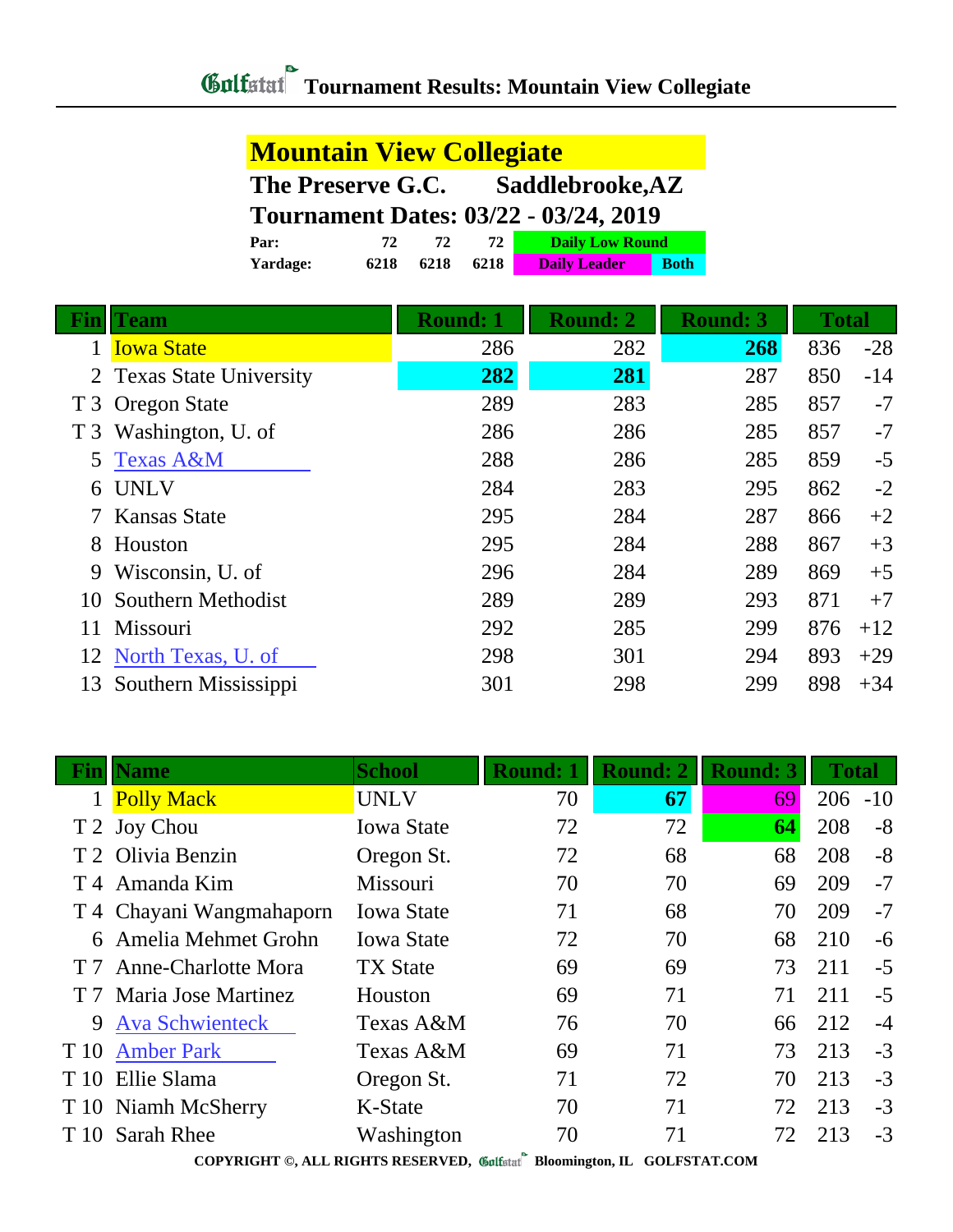## **Tournament Results: Mountain View Collegiate**

|      | <b>Fin</b> Name        | <b>School</b>     | <b>Round: 1</b> | <b>Round: 2</b> | <b>Round: 3</b> | <b>Total</b> |      |
|------|------------------------|-------------------|-----------------|-----------------|-----------------|--------------|------|
|      | T 10 Sarah White       | <b>TX State</b>   | 74              | 68              | 71              | 213          | $-3$ |
|      | T 15 Bunyaporn Zeng    | Wisconsin         | 72              | 71              | 71              | 214          | $-2$ |
|      | T 15 Martha Lewis      | Washington        | 73              | 70              | 71              | 214          | $-2$ |
| T 15 | Tagl Jeeravivitaporn   | <b>Iowa State</b> | 71              | 72              | 71              | 214          | $-2$ |
|      | T 15 Wenyung Keh       | Washington        | 70              | 70              | 74              | 214          | $-2$ |
| T 19 | Julianne Alvarez       | Washington        | 73              | 74              | 68              | 215          | $-1$ |
|      | T 19 Leonie Harm       | Houston           | 75              | 69              | 71              | 215          | $-1$ |
| T 21 | <b>Brooke Tyree</b>    | Texas A&M         | 71              | 72              | 73              | 216          | E    |
| T 21 | Ella Adams             | K-State           | 77              | 69              | 70              | 216          | E    |
| T 21 | Sasikarn Somboonsup    | <b>TX State</b>   | 76              | 71              | 69              | 216          | E    |
|      | T 24 Brigitte Dunne    | <b>SMU</b>        | 71              | 74              | 72              | 217          | $+1$ |
|      | T 24 Geraldine Wong    | <b>TX State</b>   | 68              | 73              | 76              | 217          | $+1$ |
|      | T 24 Lauren Chappell   | <b>SMU</b>        | 73              | 69              | 75              | 217          | $+1$ |
|      | T 24 Rino Sasaki       | Washington        | 69              | 70              | 78              | 217          | $+1$ |
|      | T 28 Chloe Weir        | K-State           | 73              | 73              | 72              | 218          | $+2$ |
|      | T 28 Lauren Cox        | <b>UNT</b>        | 76              | 71              | 71              | 218          | $+2$ |
|      | T 28 Mari Nishiura     | Oregon St.        | 73              | 70              | 75              | 218          | $+2$ |
|      | T 28 Sean Yi Yip       | <b>TX State</b>   | 71              | 73              | 74              | 218          | $+2$ |
|      | T 28 Shannon Oh        | <b>UNLV</b>       | 70              | 72              | 76              | 218          | $+2$ |
| T 33 | Alanna Campbell        | <b>Iowa State</b> | 74              | 79              | 66              | 219          | $+3$ |
| T 33 | Alice Duan             | Washington        | 76              | 72              | 71              | 219          | $+3$ |
| T 33 | <b>Hannah Screen</b>   | Houston           | 75              | 73              | 71              | 219          | $+3$ |
|      | T 33 Reid Isaac        | K-State           | 75              | 71              | 73              | 219          | $+3$ |
|      | T 33 Tracy Lee         | Wisconsin         | 78              | 68              | 73              | 219          | $+3$ |
|      | T 33 Veronica Joels    | <b>UNLV</b>       | 71              | 73              | 75              | 219          | $+3$ |
|      | T 39 Claire Fitzgerald | Wisconsin         | 76              | 71              | 73              | 220          | $+4$ |
|      | T 39 Courtney Dow      | Texas A&M         | 74              | 73              | 73              | 220          | $+4$ |
|      | T 39 Karen Miyamoto    | Washington        | 71              | 74              | 75              | 220          | $+4$ |
|      | T 39 Nicole Schroeder  | Oregon St.        | 73              | 73              | 74              | 220          | $+4$ |
|      | T 43 Susie Cavanagh    | Oregon St.        | 73              | 75              | 73              | 221          | $+5$ |
|      | T 43 Tess Hackworthy   | Wisconsin         | 75              | 74              | 72              | 221          | $+5$ |
|      | T 45 Cathy Liu         | <b>UNLV</b>       | 76              | 71              | 75              | 222          | $+6$ |
|      | T 45 Emma Allen        | Missouri          | 76              | 71              | 75              | 222          | $+6$ |
|      | T 45 Kennedy Pedigo    | SMU               | 76              | 74              | 72              | 222          | $+6$ |
|      | T 45 Maddy Rayner      | Houston           | 76              | 71              | 75              | 222          | $+6$ |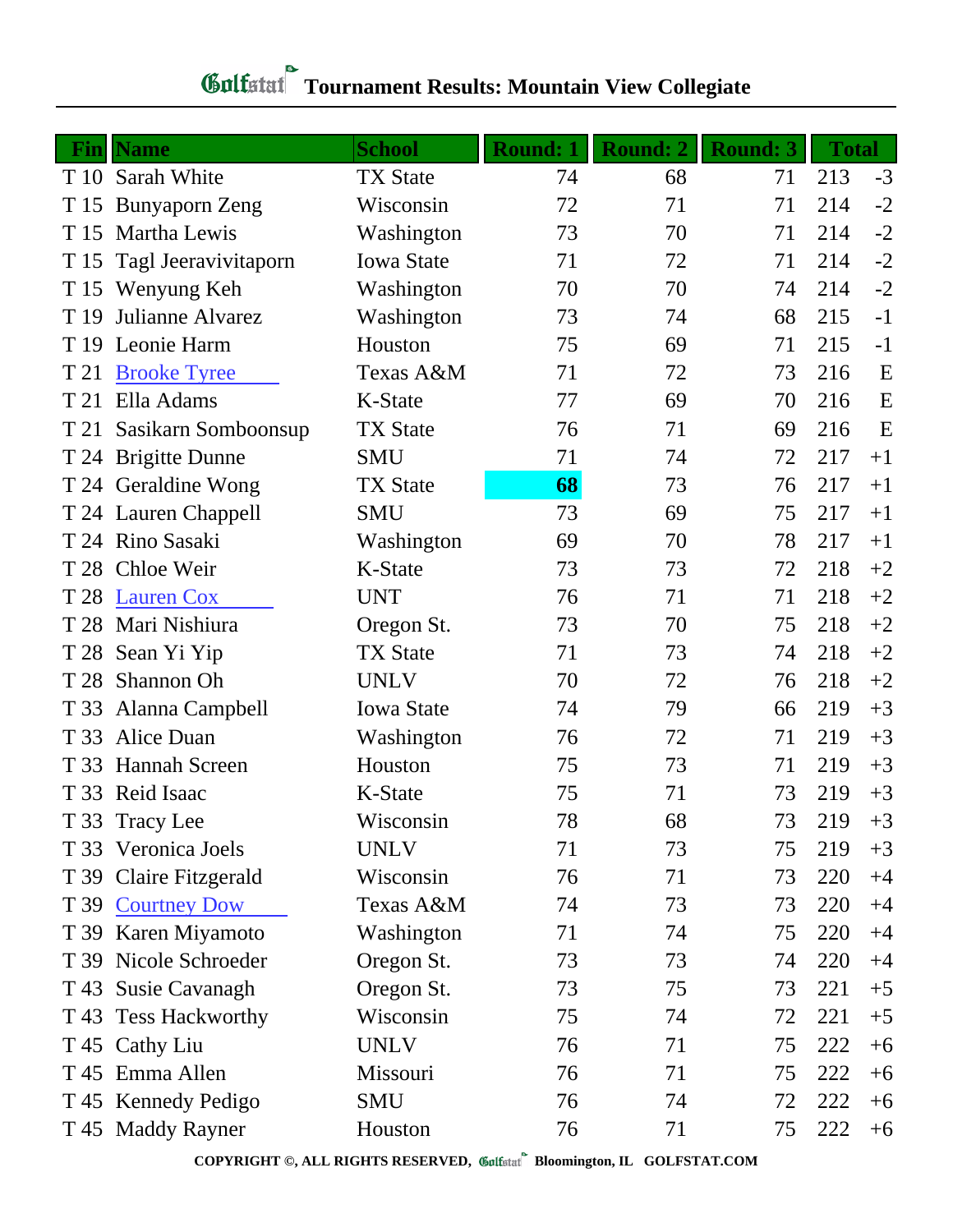## **Tournament Results: Mountain View Collegiate**

|                 | <b>Fin</b> Name          | <b>School</b> | <b>Round: 1</b> | <b>Round: 2</b> | <b>Round: 3</b> | <b>Total</b> |
|-----------------|--------------------------|---------------|-----------------|-----------------|-----------------|--------------|
|                 | T 49 Ana Paula Ramirez   | <b>SMU</b>    | 77              | 72              | 74              | 223<br>$+7$  |
|                 | T 49 Cayce Hendrickson   | Missouri      | 74              | 71              | 78              | 223<br>$+7$  |
|                 | T 49 Keagan Dunn         | Missouri      | 72              | 74              | 77              | 223<br>$+7$  |
|                 | T 52 Darby Deans         | K-State       | 72              | 78              | 74              | 224<br>$+8$  |
|                 | T 52 Faith Summers       | <b>SMU</b>    | 69              | 79              | 76              | 224<br>$+8$  |
| T 52            | Jessica Reinecke         | Wisconsin     | 73              | 77              | 74              | 224<br>$+8$  |
|                 | T 52 Katie Finley        | Texas A&M     | 74              | 73              | 77              | 224<br>$+8$  |
|                 | T 52 Patricia Sinolungan | <b>UNT</b>    | 73              | 74              | 77              | 224<br>$+8$  |
|                 | T 52 Sophie DiGesualdo   | SMU           | 75              | 76              | 73              | 224<br>$+8$  |
| T 58            | <b>Audrey Tan</b>        | <b>UNT</b>    | 74              | 79              | 73              | $226 + 10$   |
|                 | T 58 Miranda Holt        | So. Miss.     | 77              | 74              | 75              | $226 + 10$   |
|                 | T 58 N. Chompitakdacha   | So. Miss.     | 75              | 79              | 72              | $226 + 10$   |
|                 | T 58 Valentina Haupt     | So. Miss.     | 74              | 69              | 83              | $226 + 10$   |
|                 | T 62 Elizabeth Prior     | <b>UNLV</b>   | 73              | 78              | 76              | $227 + 11$   |
|                 | T 62 Sabina Pena         | <b>UNT</b>    | 75              | 79              | 73              | $227 + 11$   |
|                 | 64 Mackenzie Hahn        | Wisconsin     | 78              | 75              | 75              | $228 + 12$   |
| 65              | Bobbi Stricker           | Wisconsin     | 78              | 75              | 77              | $230 + 14$   |
|                 | T 66 Heather Fortushniak | K-State       | 79              | 77              | 75              | $231 + 15$   |
|                 | T 66 Julia Bower         | Missouri      | 74              | 77              | 80              | $231 + 15$   |
|                 | T 68 Briony Bayles       | K-State       | 75              | 78              | 79              | $232 + 16$   |
|                 | T 68 Cassidy Evreniadis  | So. Miss.     | 75              | 81              | 76              | $232 + 16$   |
| T <sub>68</sub> | Tatiana Pineda           | Houston       | 77              | 80              | 75              | $232 + 16$   |
|                 | T 71 Jess Yuen           | Missouri      | 79              | 73              | 81              | $233 + 17$   |
|                 | T 71 Mackenzie Perez     | Missouri      | 76              | 80              | 77              | $233 + 17$   |
|                 | T 73 Alyssa Getty        | <b>UNLV</b>   | 76              | 80              | 78              | $234 + 18$   |
|                 | T 73 Amanda Elich        | Houston       | 78              | 78              | 78              | $234 + 18$   |
|                 | T 73 Henriette Syr       | So. Miss.     | 82              | 76              | 76              | $234 + 18$   |
|                 | 76 Wenyan Ma             | Washington    | 78              | 82              | 77              | $237 + 21$   |
| 77              | <b>Madison Lewis</b>     | <b>UNT</b>    | 85              | 77              | 84              | $246 + 30$   |

|                         | Round: 1 Round: 2 Round: 3 Total |                             |    |    |  |
|-------------------------|----------------------------------|-----------------------------|----|----|--|
| <b>TEAM STATISTICS:</b> |                                  |                             |    |    |  |
| <b>Average Score:</b>   |                                  | 290.85 286.62 288.77 288.74 |    |    |  |
| Rounds Below Par:       | $\Delta$                         | 10 I                        | 6. | 20 |  |

**COPYRIGHT ©, ALL RIGHTS RESERVED, Bloomington, IL GOLFSTAT.COM**